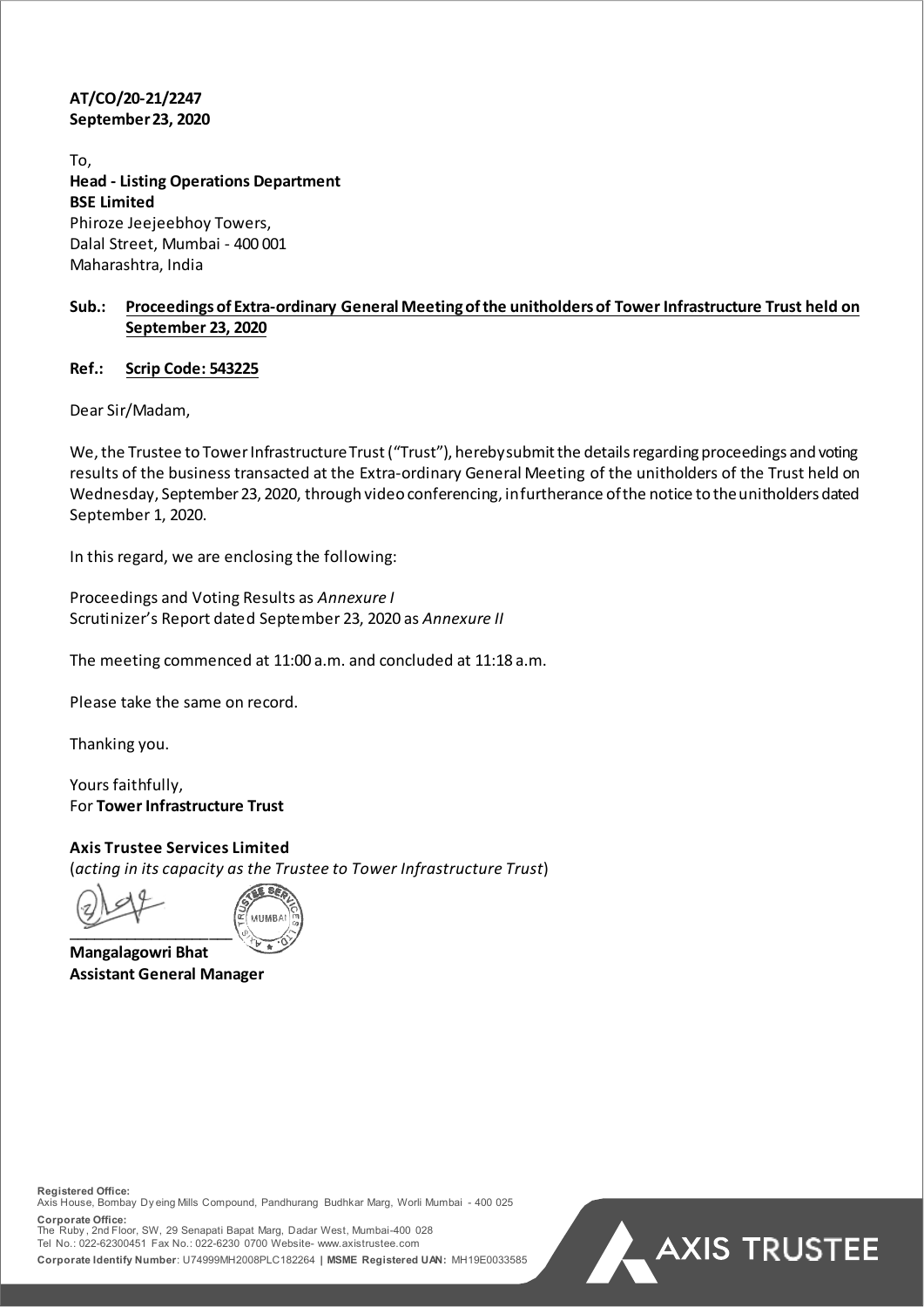### **Annexure I**

# **Details of proceedings of the Extra-ordinary General Meeting of the unitholders of Tower Infrastructure Trust**

| Date of the Extra-ordinary General Meeting of the unitholders                       | September 23, 2020 |
|-------------------------------------------------------------------------------------|--------------------|
| Total number of unitholders on record date                                          |                    |
| No. of Unitholders present in the meeting through video conferencing:               |                    |
| Sponsor/Investment Manager/Project Manager and their associates/related<br>parties: |                    |
| Public:                                                                             |                    |

The details of the business transacted/results of the meeting of the Unitholders:

| Sr.<br>No. | Agenda                    | Approval requirement as per the Securities<br>and Exchange Board of India (Infrastructure<br>Investment Trusts) Regulations, 2014, as<br>amended ("InvIT Regulations") | <b>Remarks</b>                     |
|------------|---------------------------|------------------------------------------------------------------------------------------------------------------------------------------------------------------------|------------------------------------|
|            | To consider and           | Resolution to be passed by special majority                                                                                                                            | The resolution was unanimously     |
|            | approve change in         | (i.e. where the votes cast in favour of the                                                                                                                            | passed by the unitholders eligible |
|            | <b>Investment Manager</b> | resolution are required to be not less than                                                                                                                            | to vote.                           |
|            | of Tower                  | one and a half times the votes cast against                                                                                                                            |                                    |
|            | Infrastructure Trust      | the resolution) in terms of Regulation 22 of                                                                                                                           |                                    |
|            |                           | the InvIT Regulations.                                                                                                                                                 |                                    |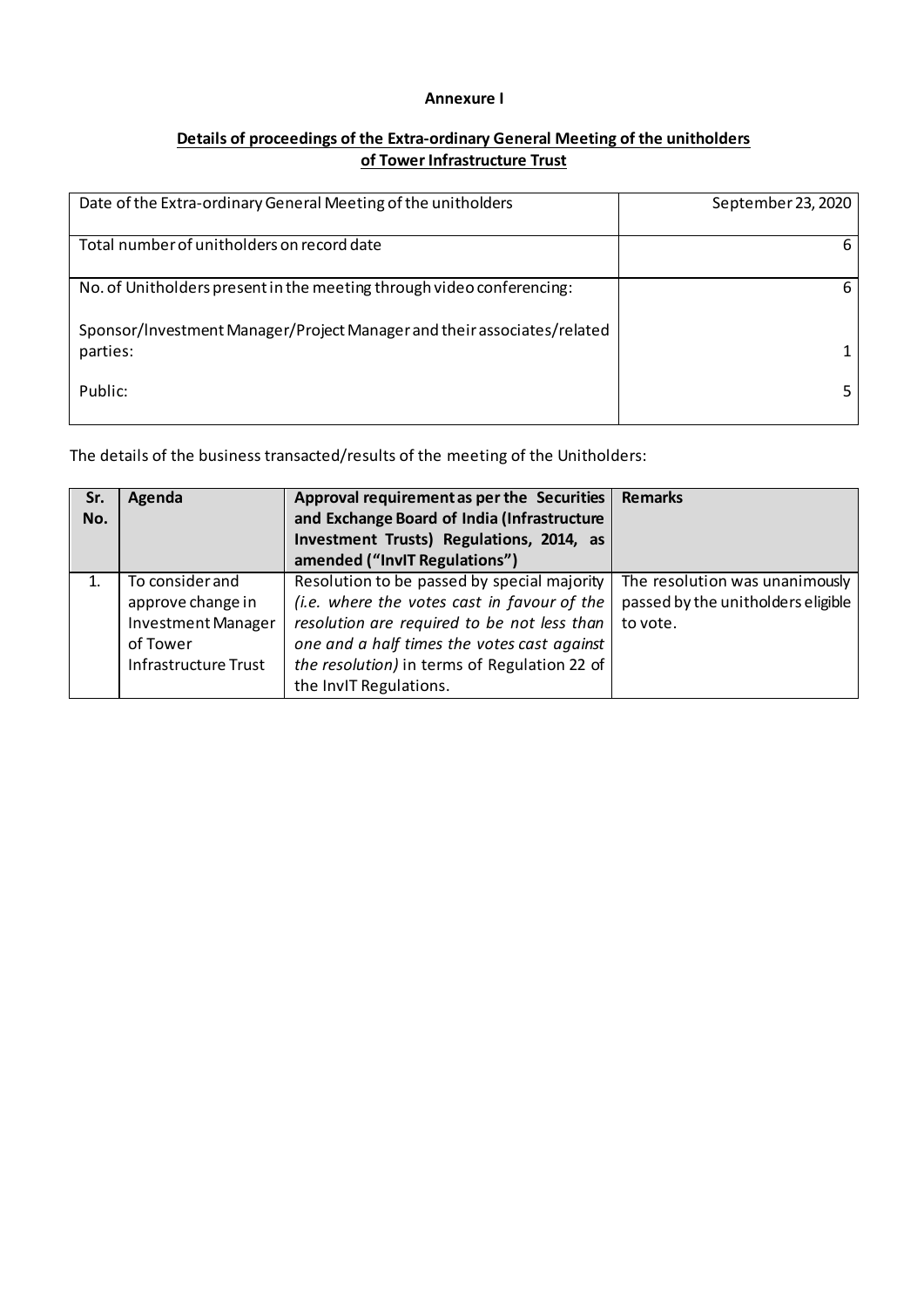## **Voting Results of the resolution mentioned in the notice of the EGM**

## **Item No. 1: To consider and approve change in Investment Manager of Tower Infrastructure Trust**

Resolution passed by way of special majority *(i.e. where the votes cast in favour of the resolution are required to be not less than one and a half times the votes cast against the resolution)* in terms of Regulation 22 of the Securities and Exchange Board of India (Infrastructure Investment Trusts) Regulations, 2014, as amended.

| Category                                                                                                    | Mode of<br><b>Voting</b>                            | <b>No. of Units</b><br>held | No. of votes<br>polled | % of votes<br>polled on<br>outstanding<br>units | No. of votes<br>in favour | No. of<br>votes<br>against | $%$ of<br>votes in<br>favour<br>on votes<br>polled | % of<br>votes<br>against<br>on votes<br>polled |
|-------------------------------------------------------------------------------------------------------------|-----------------------------------------------------|-----------------------------|------------------------|-------------------------------------------------|---------------------------|----------------------------|----------------------------------------------------|------------------------------------------------|
| Sponsors*/<br>Investment<br>Manager/<br>Project<br>Manager<br>and their<br>associates<br>related<br>Parties | $\overline{\phantom{a}}$                            | 2,26,41,00,000              |                        |                                                 |                           |                            |                                                    |                                                |
| Public-<br>Institutions                                                                                     | Remote<br>e-voting<br>and<br>e-voting at<br>the EGM | 25,74,00,000                | 25,74,00,000           | 100%                                            | 25,74,00,000              | 0                          | 100%                                               | $\mathbf 0$                                    |
| Public - Non<br>Institutions                                                                                | $\overline{\phantom{a}}$                            |                             |                        |                                                 |                           |                            |                                                    |                                                |
| <b>Total</b>                                                                                                |                                                     | 2,52,15,00,000              | 25,74,00,000           | 10.21%                                          | 25,74,00,000              | $\mathbf{0}$               | 100%                                               | $\mathbf{0}$                                   |

\* One of the Sponsors of Tower Infrastructure Trust ("Trust"), holding 89.79% of the total unit capital of the Trust, being interested in the resolution, did not cast its vote.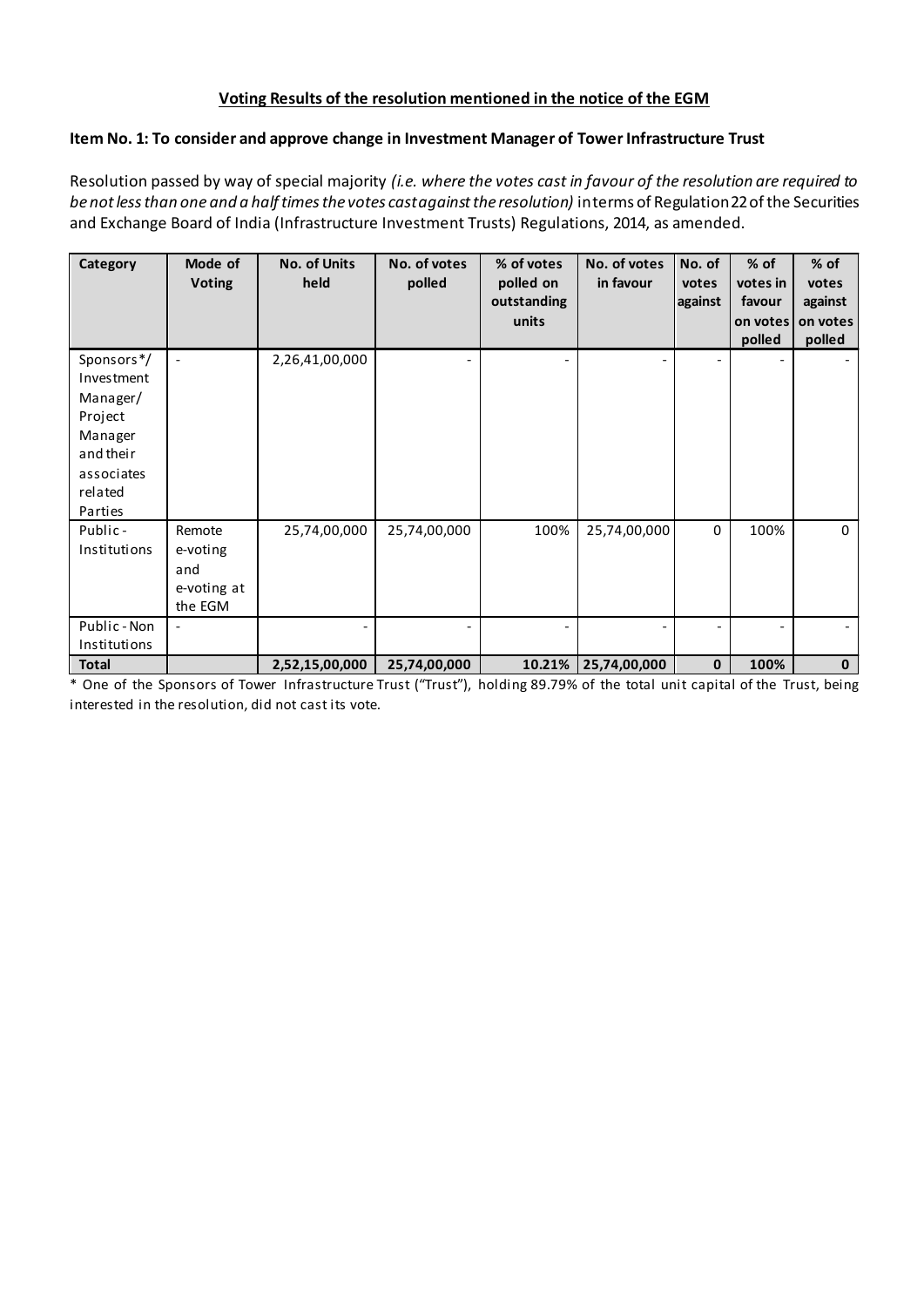



**Annexure II**

**Partners** Anil V. Mayekar Ketki M. Save Jatin P. Patil

Mumbai : Nidhi Apartment No. 1, Flat No. 51/54, 5th Floor, Liberty Garden Rd No. 3, Malad (West), Mumbai - 400 064. Tel.: +91-022-28890688 Office Mob.: +91-8452046339 Email: office@csmayekar.com

#### **Report of Scrutinizers**

To,

#### **Axis Trustee Services Limited**

*(acting in its capacity as the Trustee to Tower Infrastructure Trust)* Regd. Office - Axis House, Bombay Dyeing Mills Compound, Pandhurang Budhkar Marg, Worli, Mumbai ‐ 400 025

#### **Extra‐ordinary General Meeting of the Unit holders of Tower Infrastructure Trust held on Wednesday, September 23, 2020 at 11.00 a.m. through Video Conferencing.**

**Sub :**  Passing of Resolution at the Extra‐ordinary General Meeting ("EGM") of the Unit holders of Tower Infrastructure Trust (the "Trust") held on Wednesday, September 23, 2020 through Video Conferencing ("VC"), which commenced at 11:00 a.m. and concluded at 11.18 a.m

Dear Sir,

I, Mr. Jatin Prabhakar Patil, Partner of M/s. Mayekar & Associates, Practising Company Secretaries, Mumbai (Firm U.I.N ‐ P2005MH007400), have been appointed as the Scrutinizer by **Axis Trustee Services Limited** *(acting in its capacity as the Trustee to Tower Infrastructure Trust)* to ensure that the process of remote e-voting and e-voting at the EGM of Trust in a fair and transparent manner.

#### **Scrutinizer's Responsibility**

My responsibility as scrutinizer is restricted to making a scrutinizer report of the votes cast by the unit holders in respect of resolution contained in the Notice of the EGM. My report is based on verification of the votes received through remote e-voting by 18:00 hours IST on Monday, September 21, 2020 and the e-voting conducted at the meeting.

#### **I submit my report as under:**

- (1) Remote e‐voting facility was provided to the Unitholders to exercise their vote in respect of the resolution as set out in the Notice of EGM till 18:00 hours IST on Monday, September 21, 2020.
- (2) The facility for e‐voting through other electronic means was also made available to the Unitholders present at the EGM who had not cast their vote earlier.
- (3) Voting rights were reckoned on the paid‐up value of the units registered in the name of the Unitholder on the cut‐off date i.e. Monday, August 31, 2020.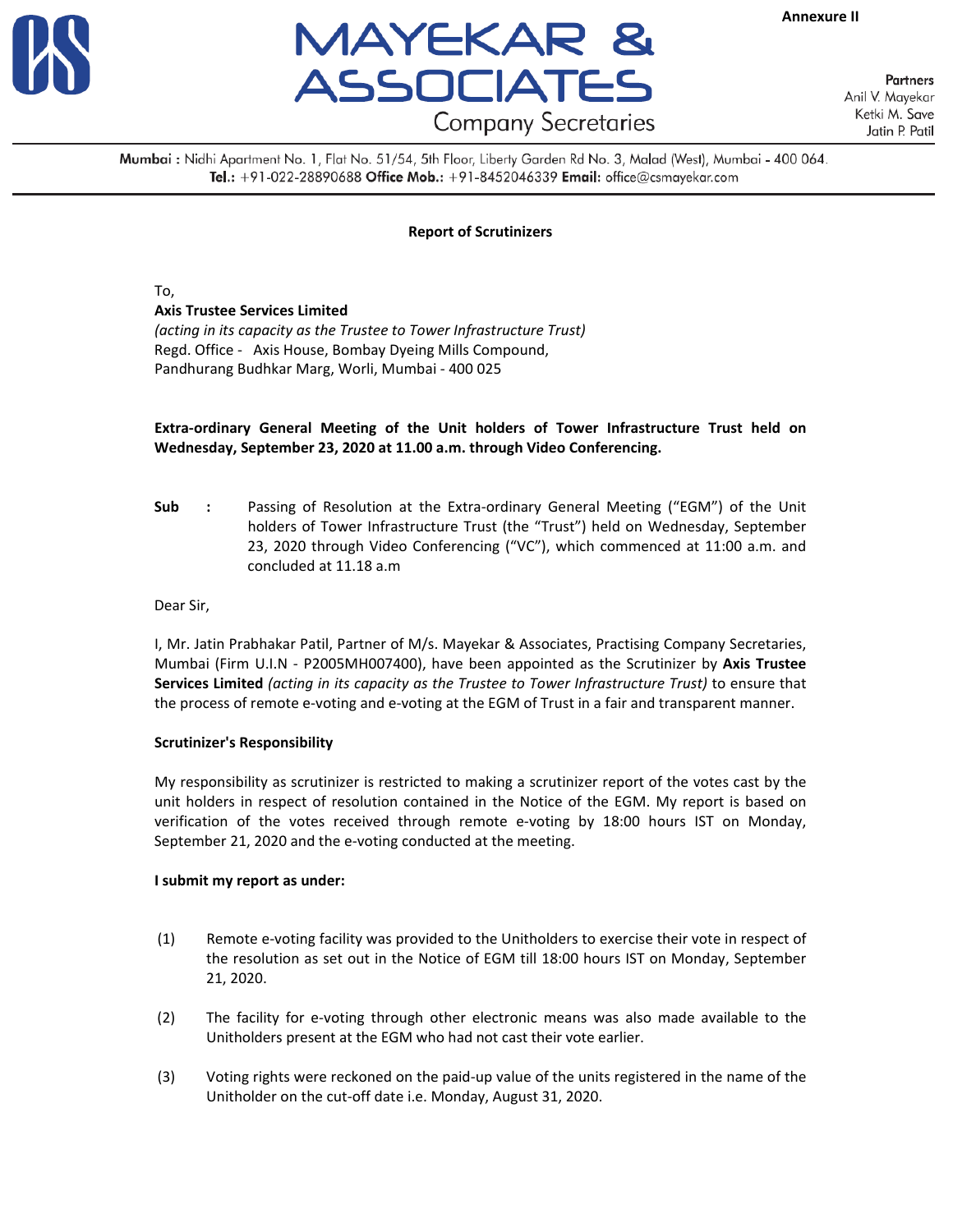

- (4) After conclusion of the EGM, the votes received till 18:00 hours IST on Monday, September 21, 2020 through remote e‐voting and through e‐voting at the meeting were reconciled with the details of unitholders as on the cut‐off date and the authorisations, if any, lodged with Axis Trustee Services Limited.
- (5) 1 invalid vote received from one of the Unitholder through remote e‐voting was rejected. The said Unitholder subsequently availed e‐voting facility at the EGM.
- (6) I now submit my consolidated report as under on the Voting Results of the resolution mentioned in the notice of EGM of the Trust :

### **Item No 1: To consider and approve change in Investment Manager of Tower Infrastructure Trust.**

Resolution to be passed by special majority *(i.e. where the votes cast in favour of the resolution are required to be not less than one and a half times the votes cast against the resolution)* in terms of Regulation 22 of the Securities and Exchange Board of India (Infrastructure Investment Trusts) Regulations, 2014 ("SEBI InvIT Regulations").

| Category                                                                                                       | Mode of<br><b>Voting</b>                                    | of<br><b>Units</b><br>No.<br>held | No. of votes<br>polled | $\%$<br>of<br>votes<br>polled<br>on<br>outsta<br>nding<br>units | No. of votes<br>in favour | No. of<br>votes<br>against | % of<br>votes<br>in<br>favour<br>on<br>votes<br>polled | %<br>of<br>votes<br><b>Against</b><br>on<br>votes<br>polled |
|----------------------------------------------------------------------------------------------------------------|-------------------------------------------------------------|-----------------------------------|------------------------|-----------------------------------------------------------------|---------------------------|----------------------------|--------------------------------------------------------|-------------------------------------------------------------|
| *Sponsors/<br>Investment<br>Manager/<br>Project<br>Manager<br>their<br>and<br>associates<br>related<br>Parties |                                                             | 2,26,41,00,000                    |                        |                                                                 |                           |                            |                                                        |                                                             |
| Public<br>$\blacksquare$<br><b>Institutions</b>                                                                | Remote<br>e-voting<br>and e-<br>voting at<br>the<br>meeting | 25,74,00,000                      | 25,74,00,000           | 100                                                             | 25,74,00,000              | 0                          | 100                                                    | $\boldsymbol{0}$                                            |
| Public<br>Non<br>Institutions                                                                                  |                                                             |                                   |                        |                                                                 |                           |                            |                                                        |                                                             |
| <b>Total</b>                                                                                                   |                                                             | 25,215,00,000                     | 25,74,00,000           | 10.21                                                           | 25,74,00,000              | 0                          | 100                                                    | $\pmb{0}$                                                   |

\* One of the Sponsors of the trust, holding 89.79% of the total unit capital of the trust, being interested in the *resolution did not cast its vote.*